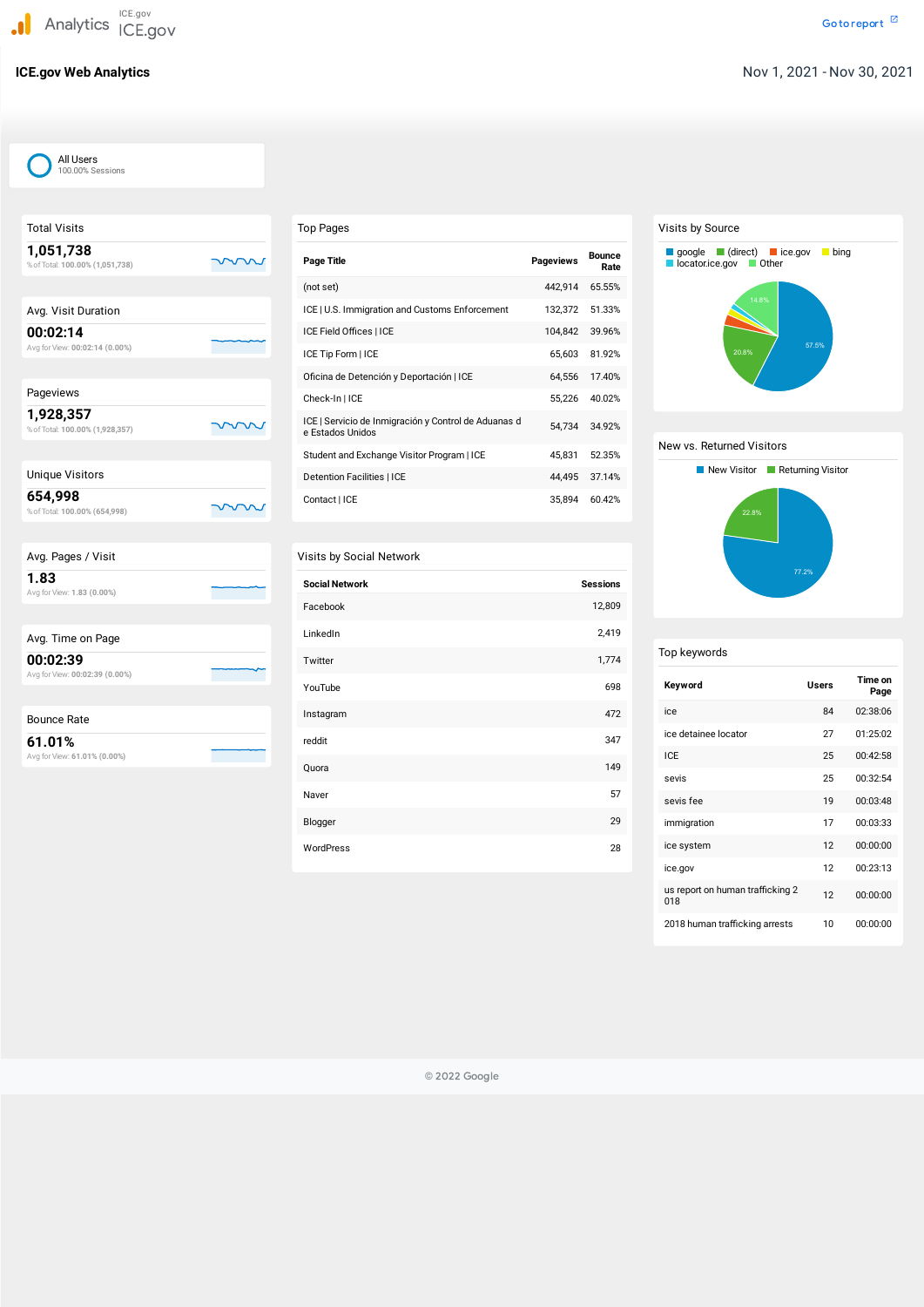**DHS.gov Customer Satisfaction Survey**

11/1/21- 11/31/21

#### **Overall Customer Satisfaction Score 61.81**

| How would you rate your overall experience today?                             |                  |               | 59.20        |
|-------------------------------------------------------------------------------|------------------|---------------|--------------|
| <b>Answer Choices</b>                                                         | Responses        | <b>Points</b> | Score        |
| • Outstanding                                                                 | 71               | 100           | 7100         |
| • Above Average                                                               | 49               | 75            | 3675         |
| • Average                                                                     | 68               | 50            | 3400         |
| • Below Average                                                               | 25               | 25            | 625          |
| • Poor                                                                        | 37               | 0             | 0            |
| Total                                                                         | 250              |               | 14800        |
| Were you able to complete the purpose of your visit?                          |                  |               | 56.00        |
| <b>Answer Choices</b>                                                         | <b>Responses</b> | <b>Points</b> | <b>Score</b> |
| • Yes                                                                         | 140              | 100           | 14000        |
| • No                                                                          | 110              | 0             | 0            |
| <b>Total</b>                                                                  | 250              |               | 14000        |
| Would you still return to this website if you could get this                  |                  |               | 77.95        |
| information or service from another source?                                   |                  |               |              |
| <b>Answer Choices</b>                                                         | Responses        | <b>Points</b> | Score        |
| • Yes                                                                         | 152              | 100           | 15200        |
| $\cdot$ No                                                                    | 43               | 0             | 0            |
| Total                                                                         | 195              |               | 15200        |
| Will you recommend this website to a friend or colleague?                     |                  |               | 77.95        |
| <b>Answer Choices</b>                                                         | <b>Responses</b> | <b>Points</b> | Score        |
| • Yes                                                                         | 152              | 100           | 15200        |
| $\cdot$ No                                                                    | 43               | 0             | 0            |
| Total                                                                         | 195              |               | 15200        |
| Please describe your experience finding your way around                       |                  |               | 48.24        |
| (navigating)ICE.gov today.                                                    |                  |               |              |
| NOTE: Excludes "Other" responses                                              |                  |               |              |
| <b>Answer Choices</b>                                                         | <b>Responses</b> | <b>Points</b> | Score        |
| · Encountered no difficulties                                                 | 82               | 100           | 8200         |
| • Had technical difficulties (e.g. error messages, broken links)              | 15               | 0             | 0            |
| . Links did not take me where I expected                                      | 15               | 0             | 0            |
| . Links / labels are difficult to understand, they are not intuitive          | 10               | 0             | 0            |
| . Navigated to general area but couldn't find the specific content needed     | 32               | 0             | 0            |
| . Too many links or navigational choices                                      | 11               | 0             | 0            |
| . Would often feel lost, not know where I was                                 | 5                | 0             | 0            |
| <b>Total</b>                                                                  | 170              |               | 8200         |
| How was your experience using our site search?                                |                  |               | 45.13        |
| NOTE: Excludes "Did not use search" and "Other" responses                     |                  |               |              |
| <b>Answer Choices</b>                                                         | <b>Responses</b> | <b>Points</b> | <b>Score</b> |
| · Encountered no difficulties                                                 | 51               | 100           | 5100         |
| I was not sure what words to use in my search                                 | 14               | 0             | 0            |
| • Results were not helpful                                                    | 20               | 0             | 0            |
| . Results were not relevant to my search terms or needs                       | 5                | 0             | 0            |
| • Results were too similar / redundant<br>• Returned not enough or no results | 3<br>16          | 0<br>0        | 0<br>0       |
| - Returned too many results                                                   | 4                | 0             | 0            |